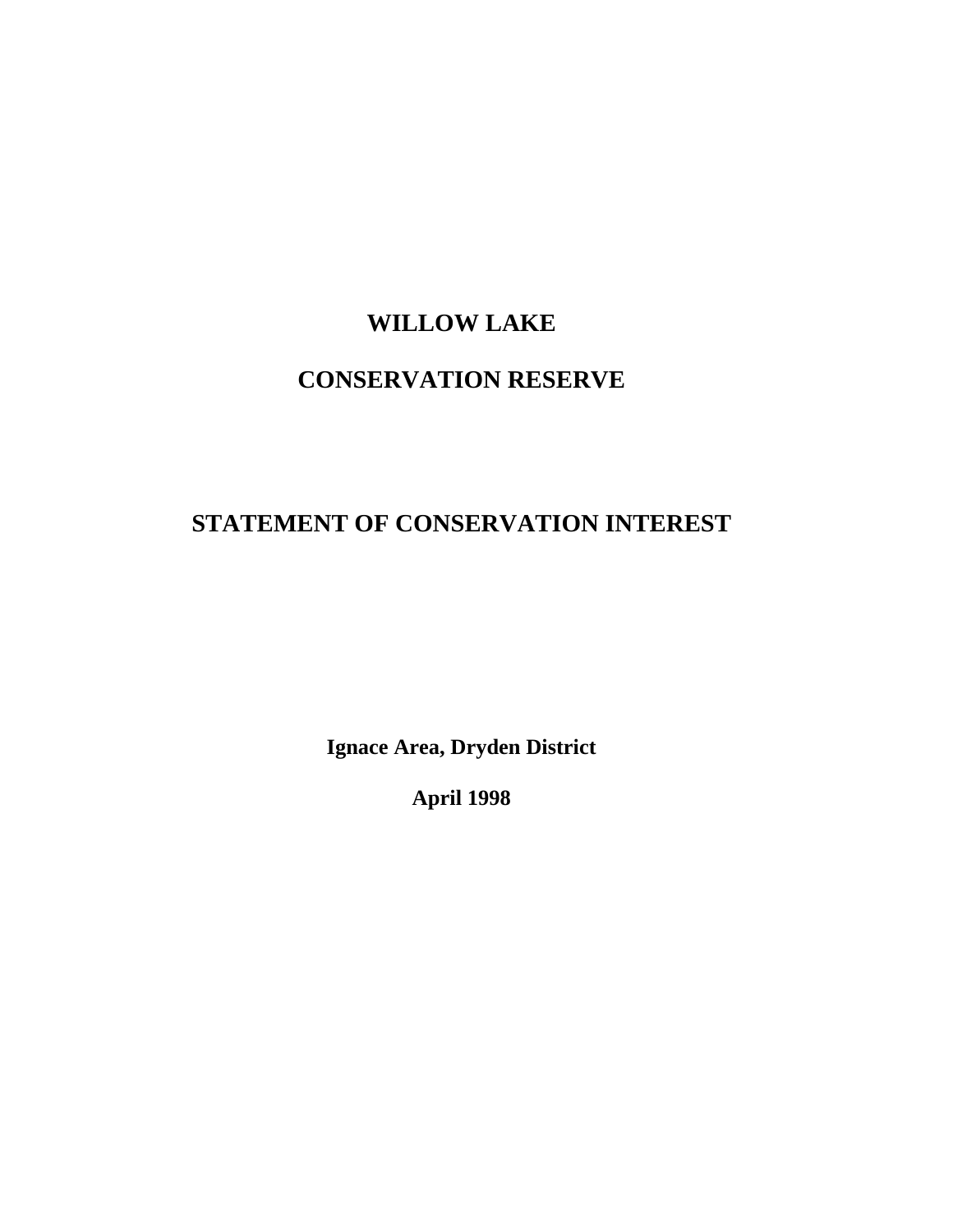## **Approval Statement**

I am pleased to approve this Statement of Conservation Interest for the Willow Lake Conservation Reserve.

This Statement of Conservation Interest provides guidance for the management of the conservation reserve and the basis for the ongoing monitoring activities. More detailed direction at this time is not anticipated. Should significant facility development be considered or complex issues arise requiring additional studies, more defined management direction, or special protection measures, a more detailed Conservation Reserve Management Plan will be prepared with full public consultation.

The public was widely consulted during the original regulation process and further consultation is not required at this time.

The conservation reserve will be managed under the jurisdiction of the Ignace Area Supervisor, Dryden District, Ministry of Natural Resources.

M.L. Willick Regional Director Northwest Region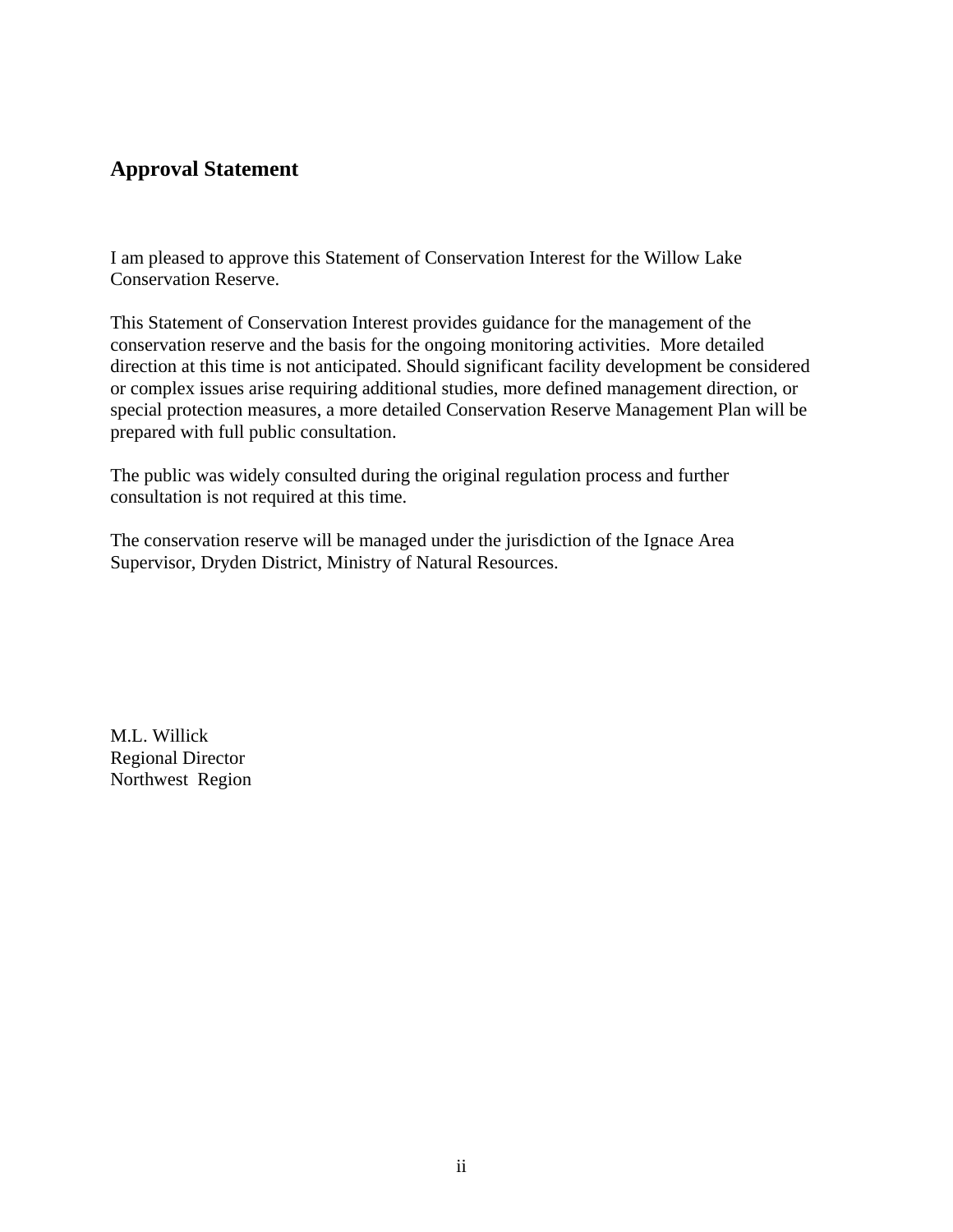## **Table of Contents**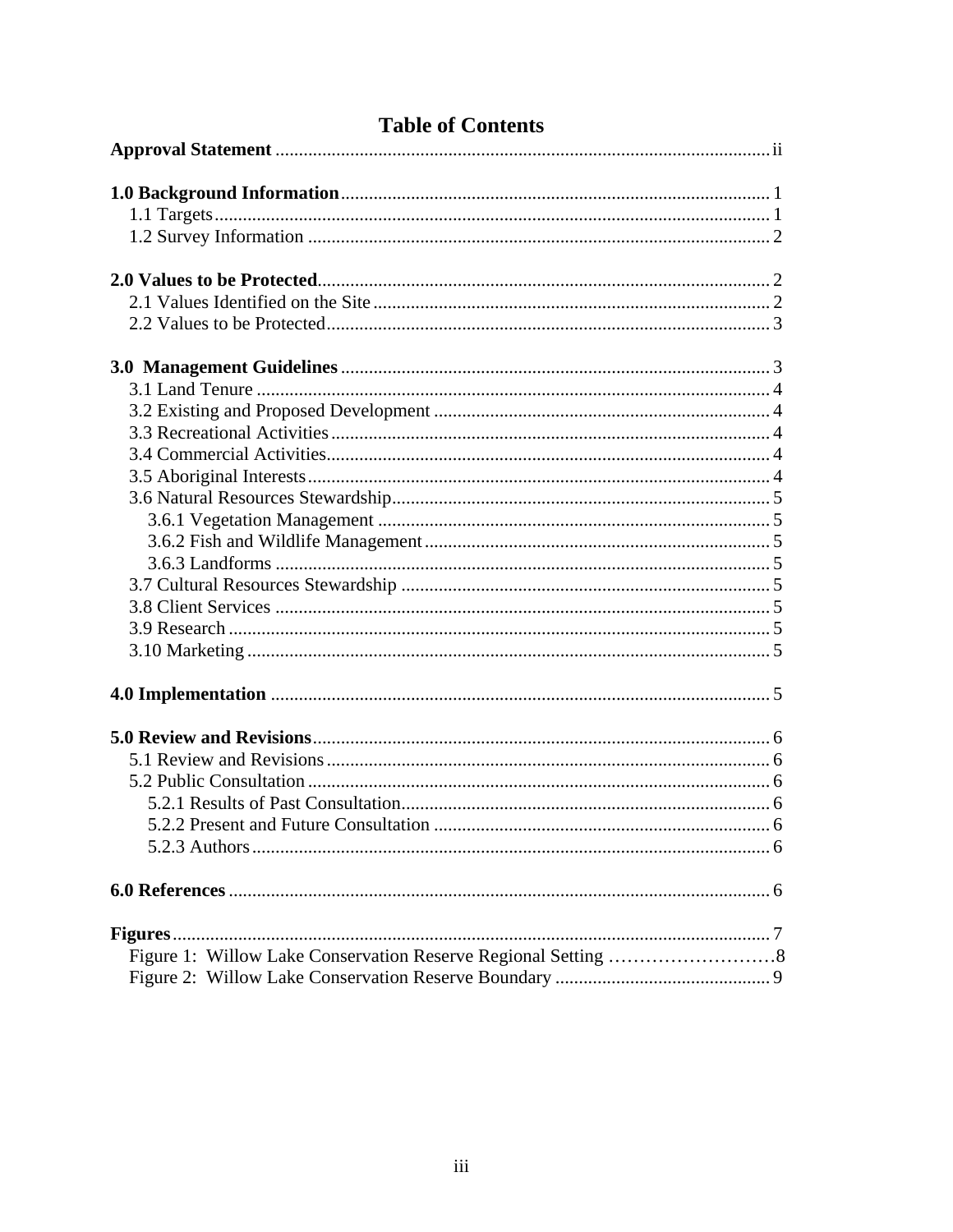## **1.0 Background Information**

The purpose of this document is to identify the natural heritage values of Willow Lake Conservation Reserve, the activities which occur there and through a set of management guidelines, lay out the activities which will be permitted and not permitted and the direction of management for the area. For more information for the basis of this Statement of Conservation Interest (SCI) please refer to the "Conservation Reserves Policy and Procedure PL3.03.05", specifically pages 2-6 and 14-22 of the of the procedure.

| Davkground milorination |      |                          |  |
|-------------------------|------|--------------------------|--|
|                         | Name | <b>Willow Lake Conse</b> |  |

Background Information

| Name                        | <b>Willow Lake Conservation Reserve</b>                           |
|-----------------------------|-------------------------------------------------------------------|
| Site Region / Site District | $3W-2$                                                            |
|                             |                                                                   |
| <b>OMNR</b> Administrative  | Northwest / Dryden / Ignace Area                                  |
| Region / District / Area    |                                                                   |
| Total Area (ha)             | 55                                                                |
| <b>Regulation Date</b>      | January 7 <sup>th</sup> , 1995                                    |
| <b>First Nations</b>        | Treaty 3, Saugeen First Nation                                    |
| <b>OBM</b>                  | 15-6500-55100                                                     |
| Lat./Long.                  | Lat. 49°47′30″ North, Long. 90°49′10″ West                        |
| <b>Basemap</b>              | 497904                                                            |
| <b>FRI</b> Stands           | 68, 72, 73                                                        |
| <b>General Location</b>     | Located on the northwest shore of Willow Lake,                    |
| Description                 | 75 km northeast of Ignace                                         |
| Access                      | The area is isolated and only accessible by boat<br>or floatplane |

## **1.1 Targets**

This section provides a summary of the earth and life science system and values and cultural resources represented; and recreational opportunities available or possible.

| Life Science Representation         | Old growth white pine            |
|-------------------------------------|----------------------------------|
| <b>Earth Science Representation</b> | Moderately broken ground moraine |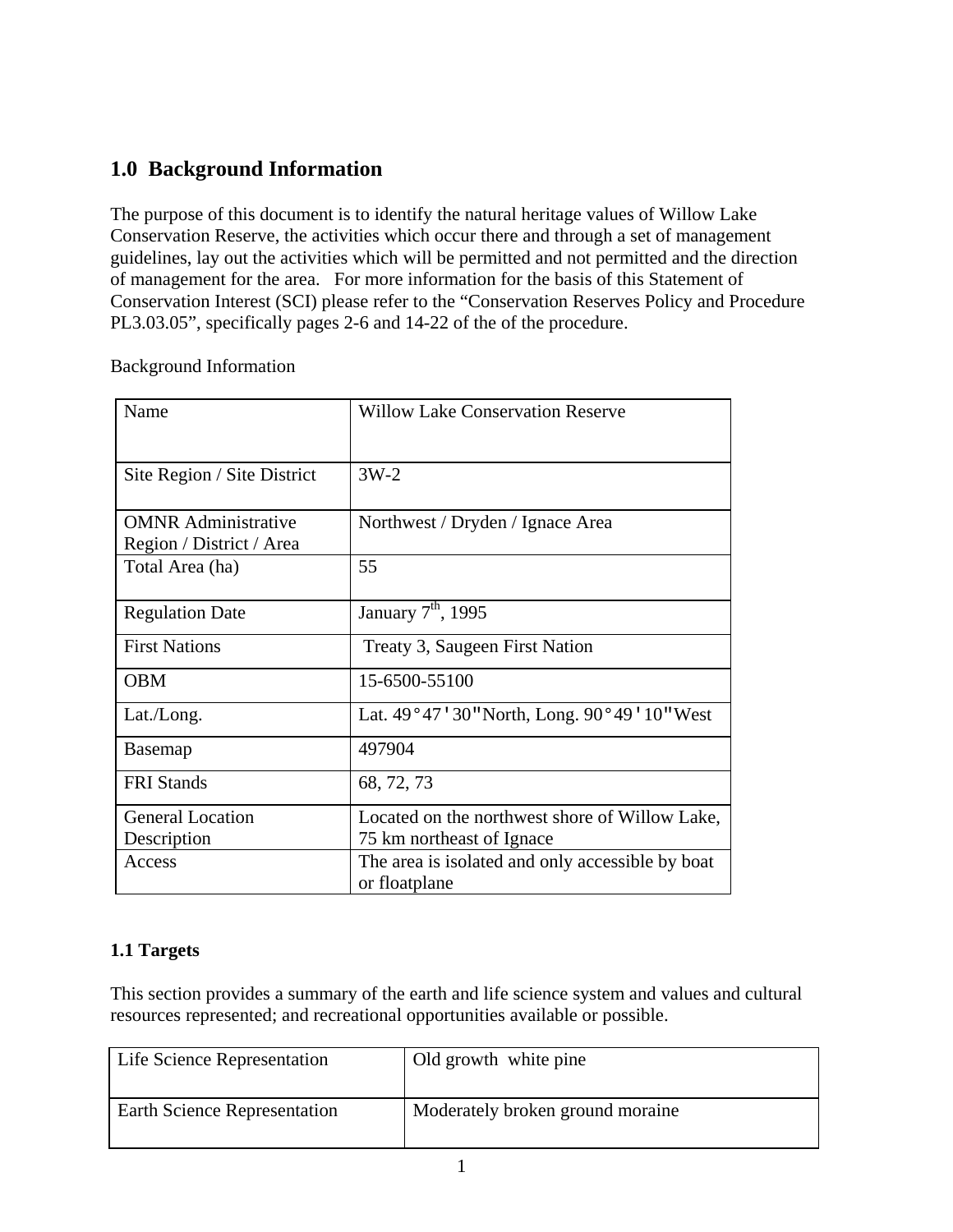| <b>Cultural Resource Representation</b> | No research to date; no documented cultural heritage                                      |
|-----------------------------------------|-------------------------------------------------------------------------------------------|
| <b>Recreational Opportunities</b>       | Opportunities exist for wildlife viewing, hunting and<br>sport fishing on adjacent waters |

#### **1.2 Survey Information**

This section provides an overview of the inventories completed, their level of detail and any further inventories that are needed.

| <b>Survey Level</b>  | Reconnaissance | Detailed       | Requirement                                                                     |
|----------------------|----------------|----------------|---------------------------------------------------------------------------------|
| Life Science         | N <sub>o</sub> | N <sub>0</sub> | $Yes - identified as a requirement$<br>in the Keep It Wild (KIW) site<br>report |
| <b>Earth Science</b> | N <sub>o</sub> | N <sub>o</sub> | N <sub>o</sub>                                                                  |
| Cultural             | No             | N <sub>o</sub> | N <sub>o</sub>                                                                  |
| Recreational         | N <sub>0</sub> | N <sub>o</sub> | N <sub>o</sub>                                                                  |
| Other                | N <sub>o</sub> | N <sub>o</sub> | N <sub>o</sub>                                                                  |

## **2.0 Values to be Protected**

This section provides a description of the key natural heritage values on the site, and their condition relative to past resource use and management activities and their sensitivity to future land use and management activities.

## **2.1 Values Identified on the Site**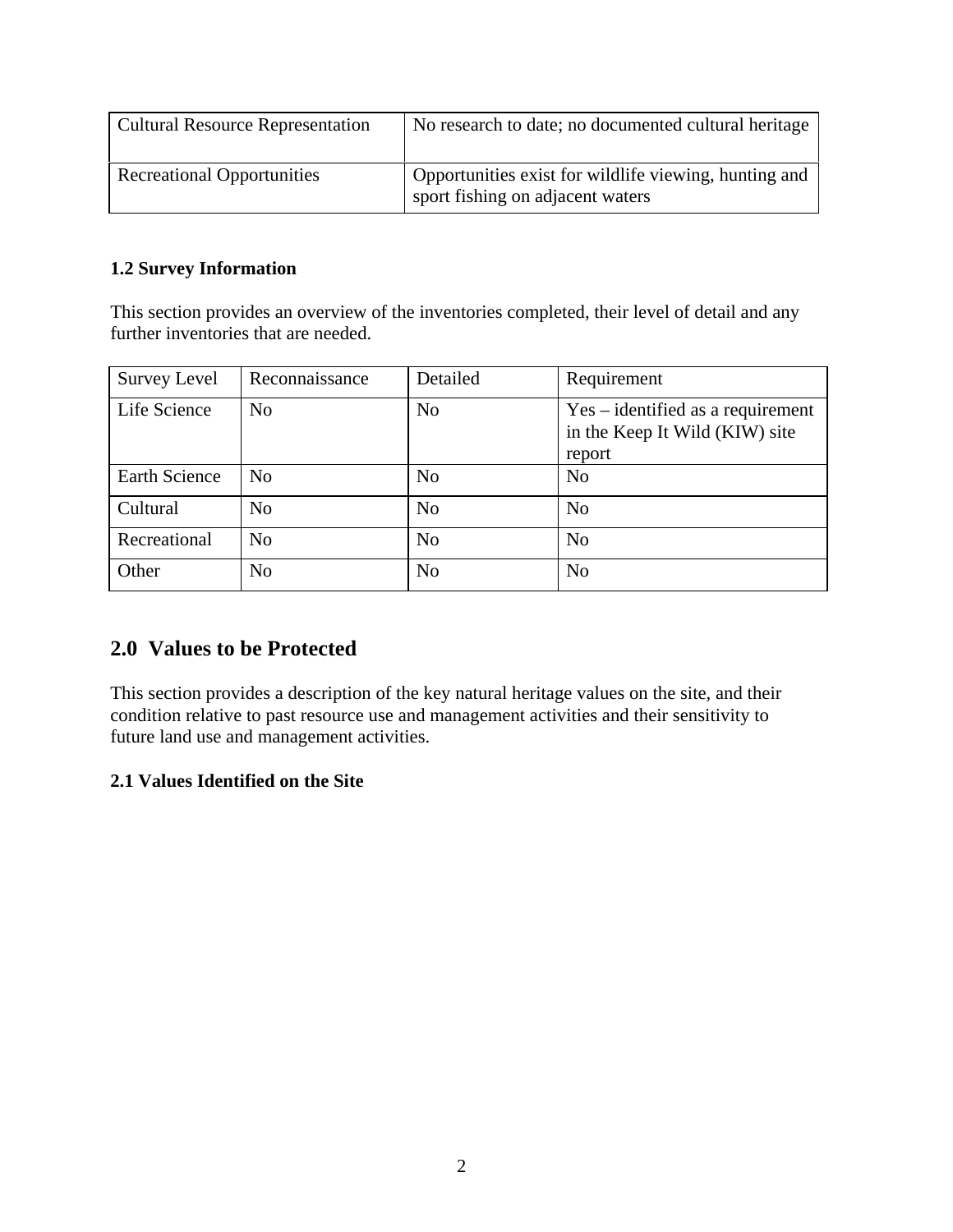| Life Science           | Old growth white pine community at northern fringe of this forest                        |
|------------------------|------------------------------------------------------------------------------------------|
|                        | community's northern range; core area of 28 ha, has 30% white                            |
|                        | pine, 172 years old (1998).                                                              |
| <b>Earth Science</b>   | Moderately broken ground moraine                                                         |
| Cultural               | None identified                                                                          |
| Aboriginal             | None identified                                                                          |
| Tourism                | No specific site values; area is located on an active tourism                            |
|                        | oriented water system                                                                    |
| Recreational           | High profile recreational fishery in adjacent waters                                     |
| Fishing                |                                                                                          |
| Recreational           | Moose Point Lodge on Shikag Lake to the south uses this area for                         |
| Hunting                | Moose and Bear hunts                                                                     |
| Mining                 | Low mineral potential; no significant site concerns (MNDM,                               |
|                        | Kenora)                                                                                  |
| Aggregate              | None on site                                                                             |
| <b>Forest Harvest</b>  | High value timber of significant volume; unallocated within FMP<br>area removed from SFL |
| Trapping               | Part of a registered trapline; not presently active, but may be                          |
|                        | allocated in the future                                                                  |
| <b>Bear Management</b> | Part of an active Bear Management Area                                                   |
| Area                   |                                                                                          |
| <b>Commercial Fish</b> | None                                                                                     |

#### **2.2 Values to be Protected**

The intent of this SCI is to protect values by establishing management guidelines for existing and potential uses in this area given the level of past disturbance and the nature of the existing features.

Forest Values – the forest in the entire area is to be protected (including the old growth component) from any alteration. The forest type will naturally maintain itself for at least another 50-100 years. It may be a source for genetic material for northern white pine genotypes.

Recreational Values – sport fishing and hunting opportunities.

Tourism Values – the contribution of this unique and highly attractive area to local tourism.

## **3.0 Management Guidelines**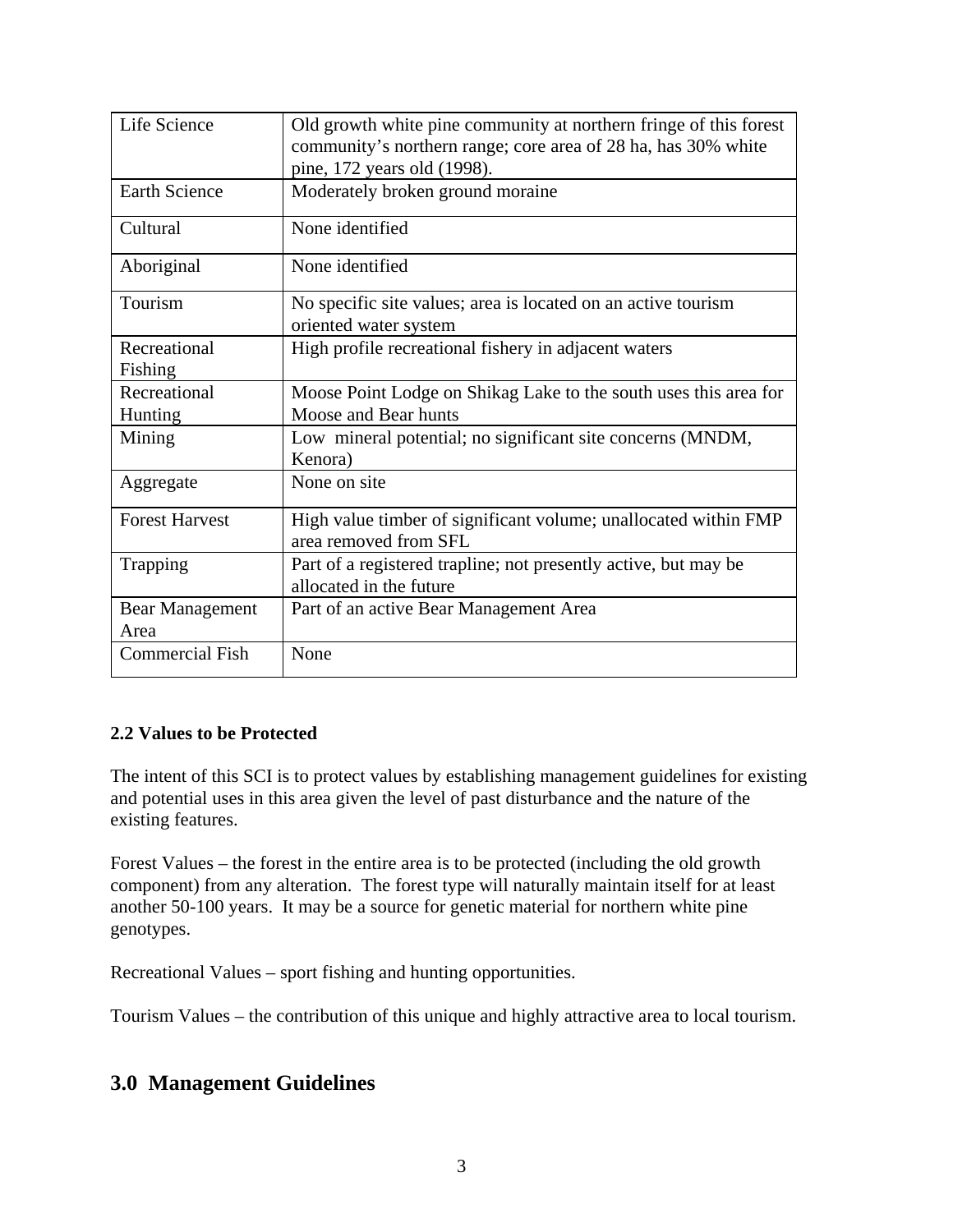#### **3.1 Land Tenure**

Willow Lake Conservation Reserve will remain Crown land. No dispositions (including Land Use Permits or Licenses of Occupation) will be issued for the site.

#### **3.2 Existing and Proposed Development**

No development exists in the area. No development will be allowed in the area including campsites or anything that would disturb the forest including its understory. No access will be permitted into the area itself except by foot.

#### **3.3 Recreational Activities**

Most recreational activities that have traditionally been enjoyed in this area can continue provided they pose no threat to the natural ecosystems and features protected by the conservation reserve. These permitted uses include wildlife viewing, hunting, walking, snowshoeing and cross country skiing. Sport fishing and boating will continue in adjacent waters.

#### **3.4 Commercial Activities**

The Willow Lake Conservation Reserve is part of the Brightsand Forest Sustainable Forest License and will be permanently removed from the Forest Management Plan allocation. An examination of the possible impact of activities on adjacent lands should be evaluated in the FMP. Any required changes to the FMP will be made to protect the existing values.

The conservation reserve has been withdrawn from all mining exploration and extraction activities by MNDM at MNR's request.

This conservation reserve is part of a registered trapline which is presently inactive. It may be allocated in the future to a new trapper.

The area is part of a Bear Management Area. Hunting may continue in this conservation reserve.

No other commercial activities exist in the area. No new activities, such as mining, commercial logging, hydro-electric power development, new transmission lines (e.g. power or communications), pipelines, highways or roads, and the extraction of aggregate or peat, will be permitted.

#### **3.5 Aboriginal Interests**

Willow Lake Conservation Reserve may be within the area traditionally used by the Saugeen First Nation. Nothing in this Statement of Conservation Interest affects in any way existing or future aboriginal or treaty rights.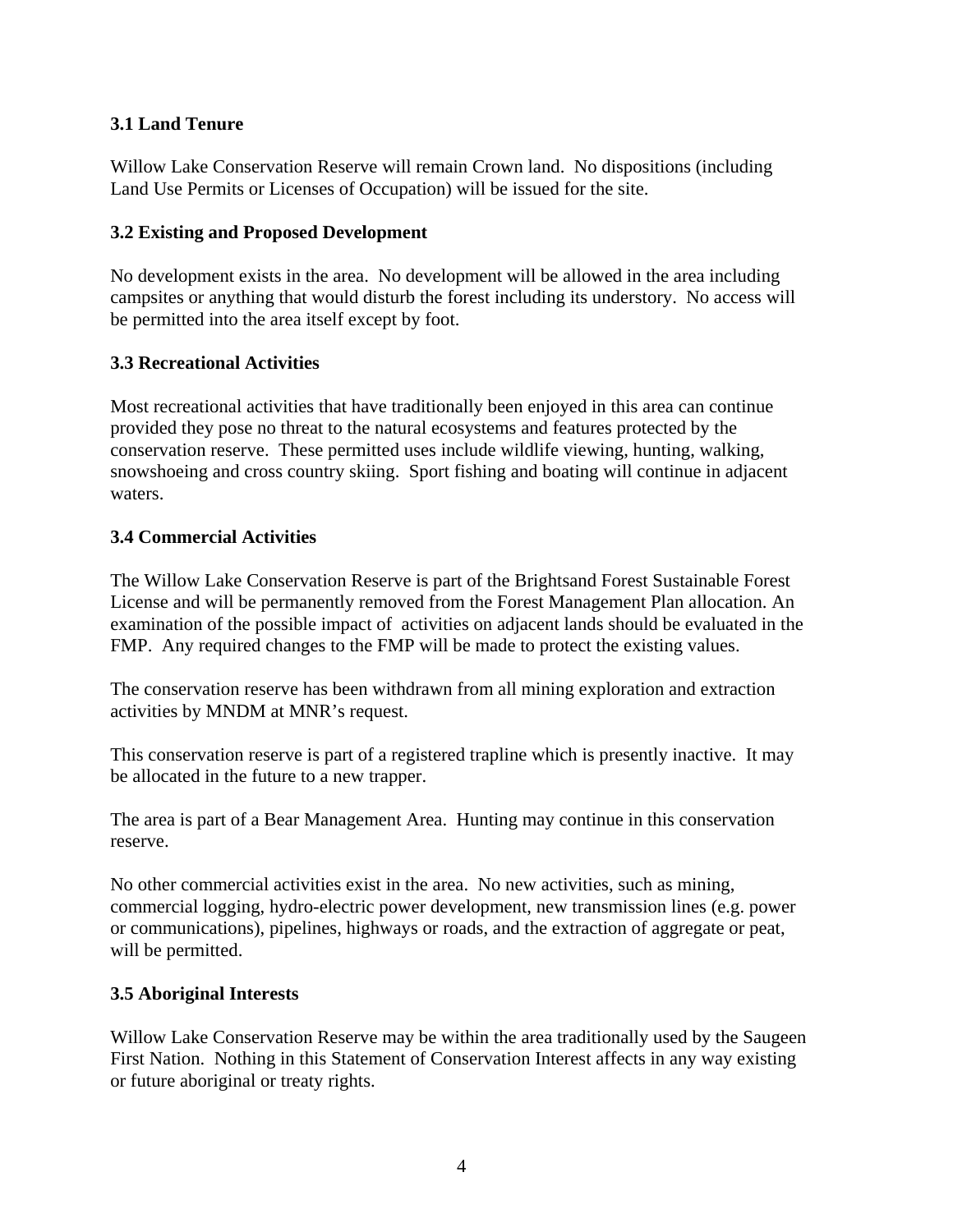#### **3.6 Natural Resources Stewardship**

#### 3.6.1 Vegetation Management

The area will naturally evolve and should be stable for some 50-100 years. As this conservation reserve is currently surrounded by high timber values of the Brightsand Forest Sustainable Forest License, it will remain as part of the MNR's intensive fire management zone. All fire occurrences are considered a high priority for action and will be aggressively suppressed.

There is a concern that this strategy may be in conflict with the ecosystem management objective for old growth values (biodiversity, genetic heritage) where low intensity wildfire would contribute to ecological maintenance and renewal within this conservation reserve. However the small size of this conservation reserve and the extremely high adjacent values rule out the use of a natural fire regime.

#### 3.6.2 Fish and Wildlife Management

Nothing is required other than existing Wildlife Management Unit and sport fishing regulation and management activities.

#### 3.6.3 Landforms

No management activity is required except protection.

#### **3.7 Cultural Resources Stewardship**

No management activity is required at this time based on existing information.

#### **3.8 Client Services**

No management activity is required at this time.

#### **3.9 Research**

Non-destructive research related to the study of old growth white pine communities will be encouraged in this conservation reserve.

#### **3.10 Marketing**

No management activity is required at this time.

## **4.0 Implementation**

These management guidelines will be implemented immediately by Ignace Area, Dryden District (pending any input resulting from this document's posting on the EBR). Any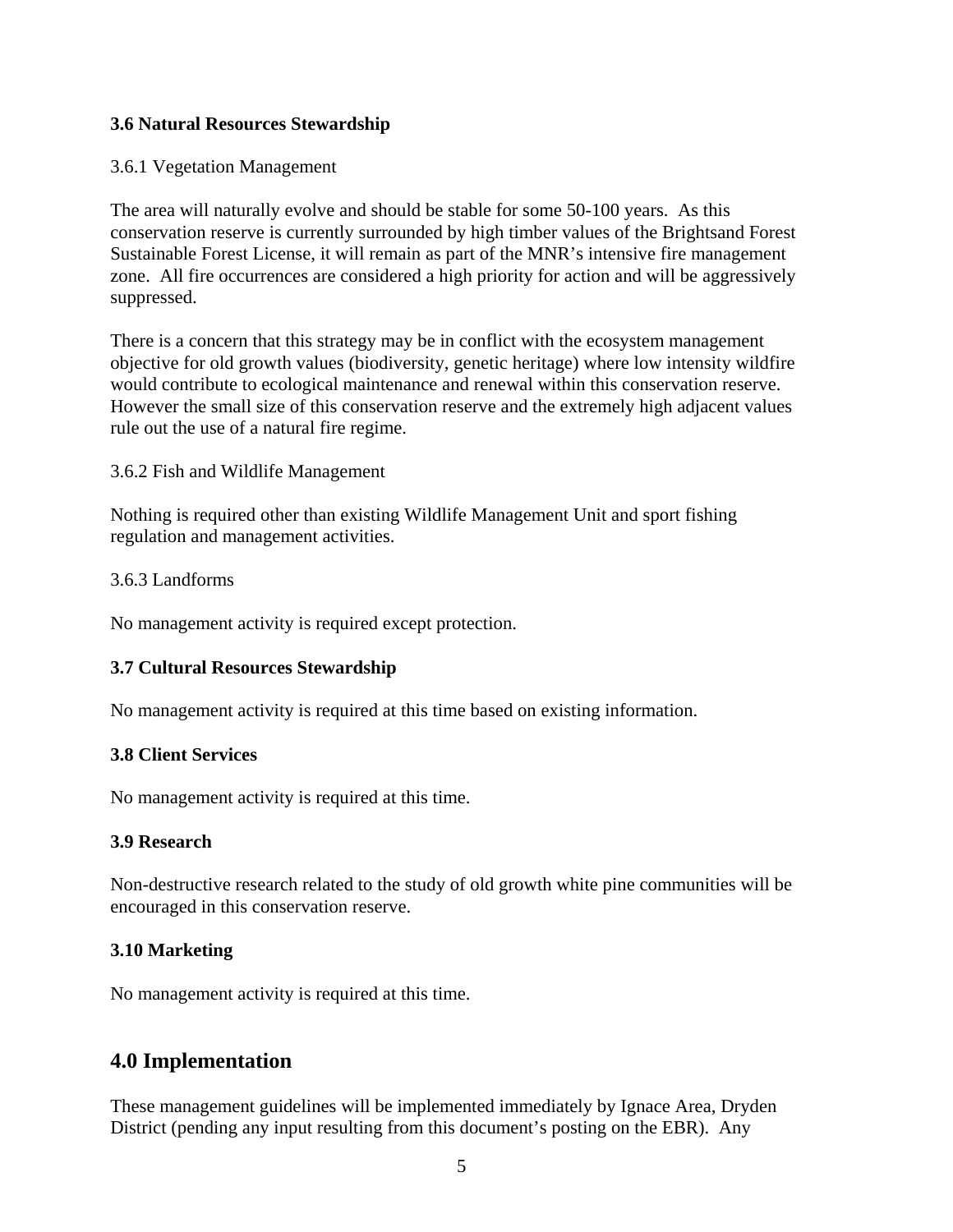affected clients will be immediately informed of proposed changes to this statement of conservation interest.

## **5.0 Review and Revisions**

## **5.1 Review and Revisions**

Willow Lake Conservation Reserve Statement of Conservation Interest will be reviewed on an ongoing basis.

If changes in management direction are needed at any time, the significance of the changes will be evaluated. Any minor amendments will be posted on the EBR prior to their approval at a minimum. Local consultation may also be required, as determined by the Area Supervisor. Any major amendments will require full public consultation and the approval of the Regional Director. This Statement of Conservation Interest will comply with all requirements of the Environmental Assessment Act and the Environmental Bill of Rights.

## **5.2 Public Consultation**

## 5.2.1 Results of Past Consultation

Under the previous Keep It Wild Initiative, verbal contact was made with First Nations, the timber companies and local communities in June, 1994. Newspaper advertisements and a district information package was distributed in August, 1994.

The forest industry who expressed concern about not having an opportunity to participate in the planning stages of the initiative. No other responses were received concerning the specific proposal. It was felt that no public response was received due to the following reasons: small size; restricted to shoreline area where loss of potential timber management opportunities is a minor issue; isolation of the site; low human activity.

## 5.2.2 Present and Future Consultation

This draft Statement of Conservation Interest will be posted on the EBR and all input evaluated carefully prior to its approval. More widespread consultation is not deemed necessary at this time because of the extensive consultation which occurred in 1994 (see section 5.2.1).

## 5.2.3 Authors

This Statement of Conservation Interest was prepared by Art Huntley, Technician, Ignace Area.

## **6.0 References**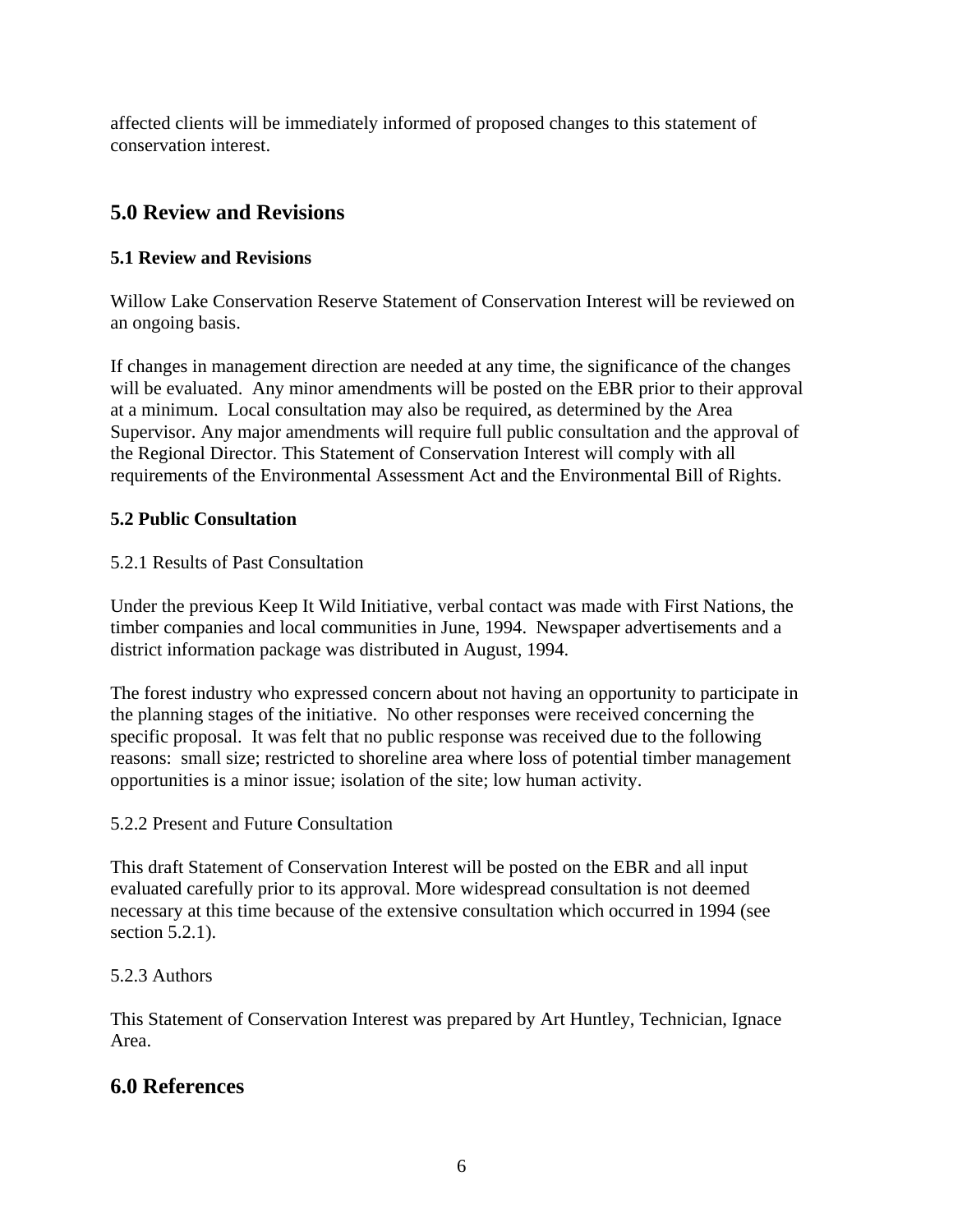Ministry of Natural Resources. Conservation Reserves Policy and Procedure. PL 3.03.05. 1997

## **Figures**

**Figure 1: Willow Lake Conservation Reserve Regional Setting** 

**Figure 2: Willow Lake Conservation Reserve Boundary**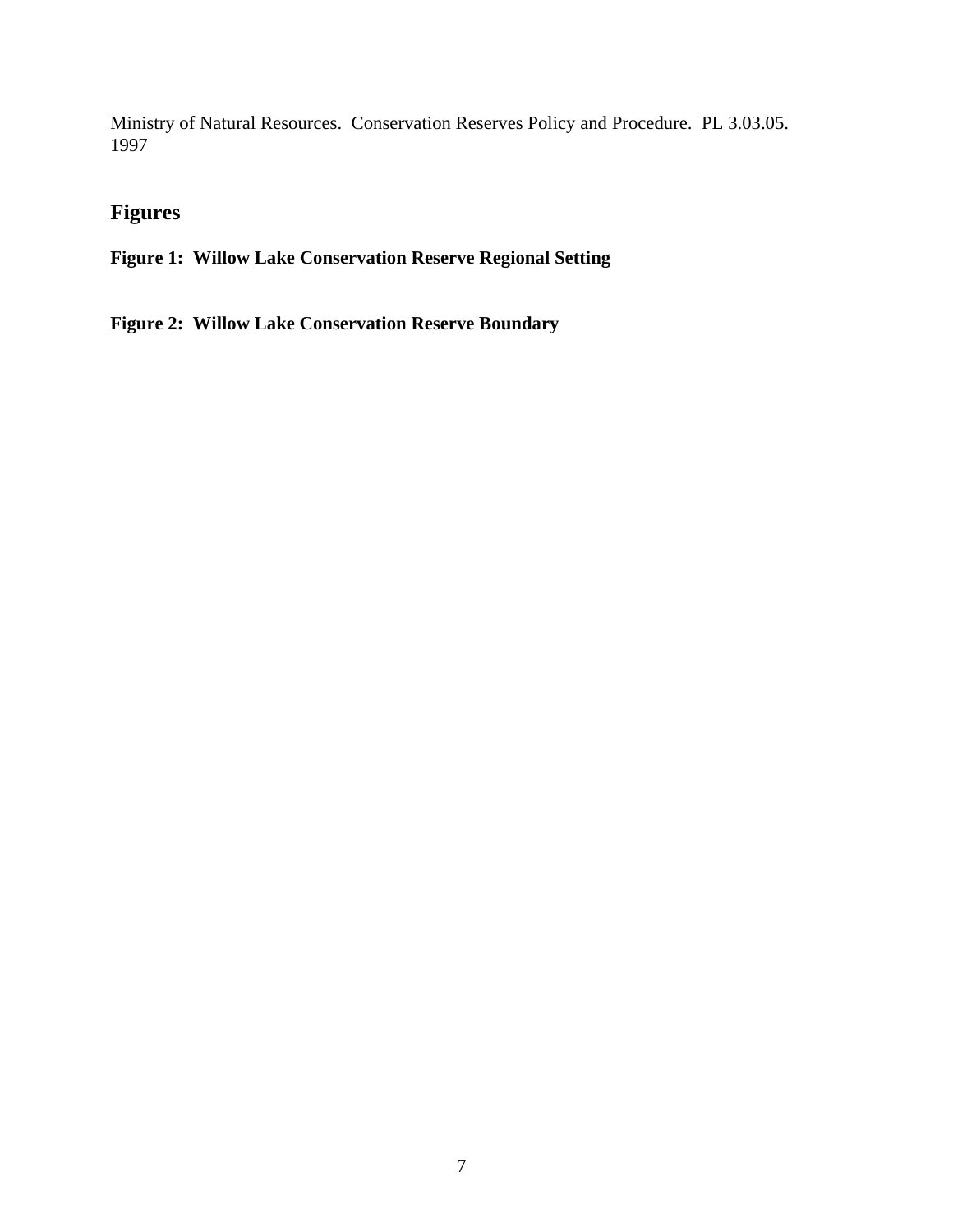

**Figure 1 : Willow Lake Conservation Reserve Regional Setting**